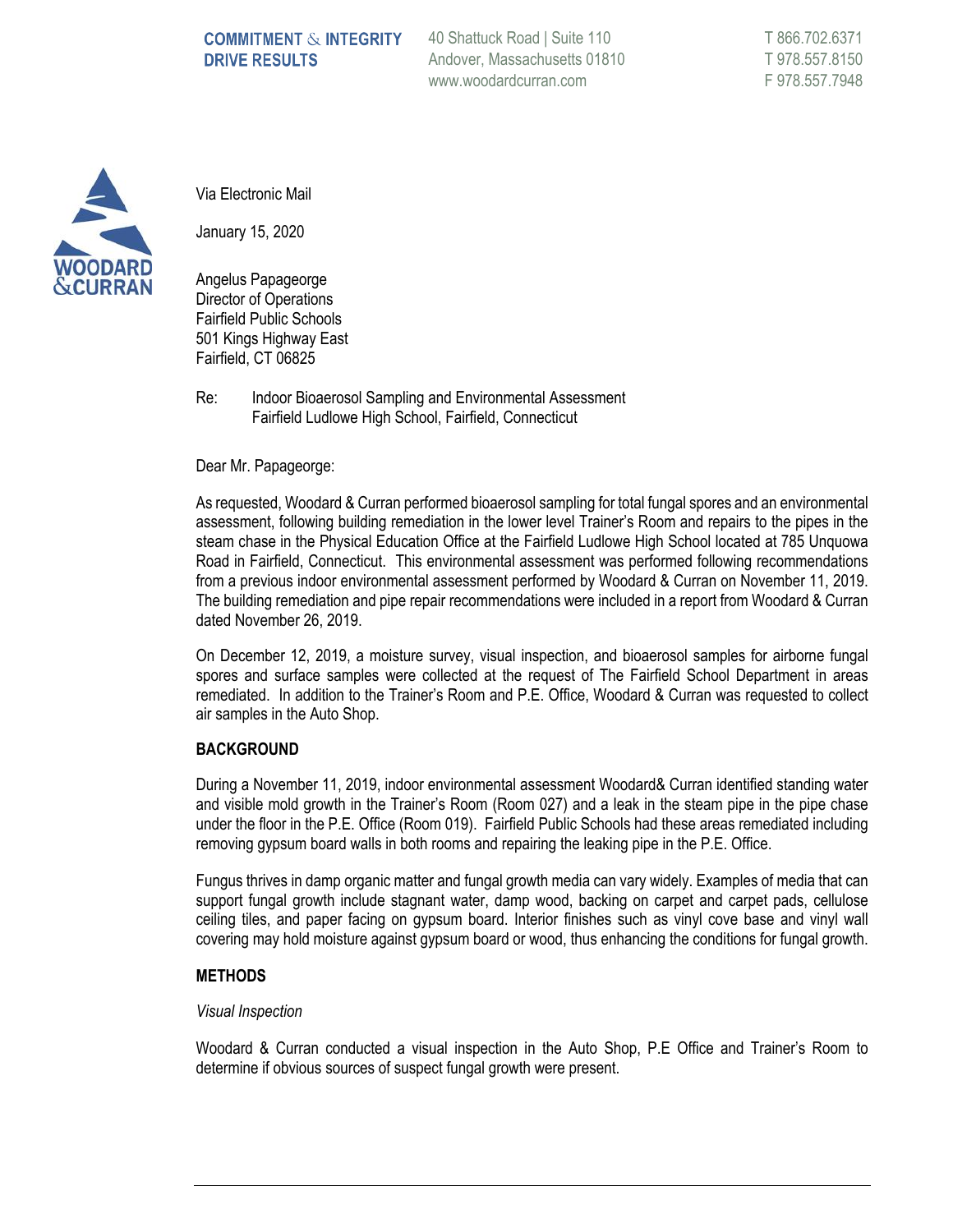### *Moisture Survey*



The moisture content of building materials was evaluated using a Dual Moisture Meter Pro moisture meter, manufactured by Extech Instruments, which has two operating modes: search and measure. In search mode, the instrument uses a non-invasive radio frequency emission technique to locate moisture and can penetrate most wall and floor coverings, including ceramic tiles, to a depth of approximately ¾ inch. It displays a semiquantitative result on a scale of colored lights. In measure mode, the instrument uses the electrical conductivity of a damp porous building material to indicate its level of free water. Two electrode pins are inserted into the material and the moisture level is displayed on a digital numeric display in units of wood moisture equivalent (WME). WME is the water content that wood would have if it were in contact with the material being tested for sufficient time to reach moisture equilibrium. It is the ratio of the weight of the water in the wood to the dry weight of the wood, expressed as a percentage. Prior to use, the calibration of the instrument was checked using a calibration device.

### *Bioaerosol Sampling for Total Fungal Spores*

Bioaerosol samples for total fungal spores were collected using a calibrated Zefon Biopump. Air was drawn through Air-O-Cell cassettes prepared by EMSL Analytical, Inc. at a flow rate of 15 liters per minute. Samples were collected at three indoor locations and two samples were collected outdoors for reference. Each Sample was collected for a period of five minutes. Samples along with a field blank, for quality control purposes, were sent via overnight mail to Eurofins EMLab P& K in Marlton, New Jersey. Analysis includes identification to genus or group of all fungi present, living, dead, or dormant.

### *Surface Samples for Mold Content Determination*

Surface samples were collected by adhering clear tape onto the surfaces where suspect mold growth was observed and affixing the tape to a microscope slide which was sent via overnight mail to Eurofins EMLab P&K in Marlton, New Jersey. Samples were analyzed at various magnifications under light microscopy to visually estimate the presence of any fungal growth in the sample and subsequently identify any fungal growth that is detected to Genus or relevant group.

### **RESULTS**

### *Visual Inspection and Surface Samples for Mold Content Determination*

The lower portion of gypsum board wall was removed in the Trainer's Room. Visible suspect mold growth was observed in the base of the gypsum board wall in the interior portion of the remaining wall board. Surface samples confirmed the presence of mold growth. Results of the surface samples are included as Attachment A.

Gypsum board wall was observed to be removed in the P.E. Office and the steam pipe had been replaced. Visible suspect mold growth was observed on the paper facing of the vertical heat pipe insulation. Surface samples confirmed the presence of mold growth.

### *Moisture Survey*

Woodard & Curran conducted a moisture survey in accessible areas with porous wall materials (gypsum board walls) in the P.E. Office and Trainer's Room. The moisture survey indicated that the moisture content was less than 15%, indicating dry conditions, in the porous wall materials evaluated in these rooms.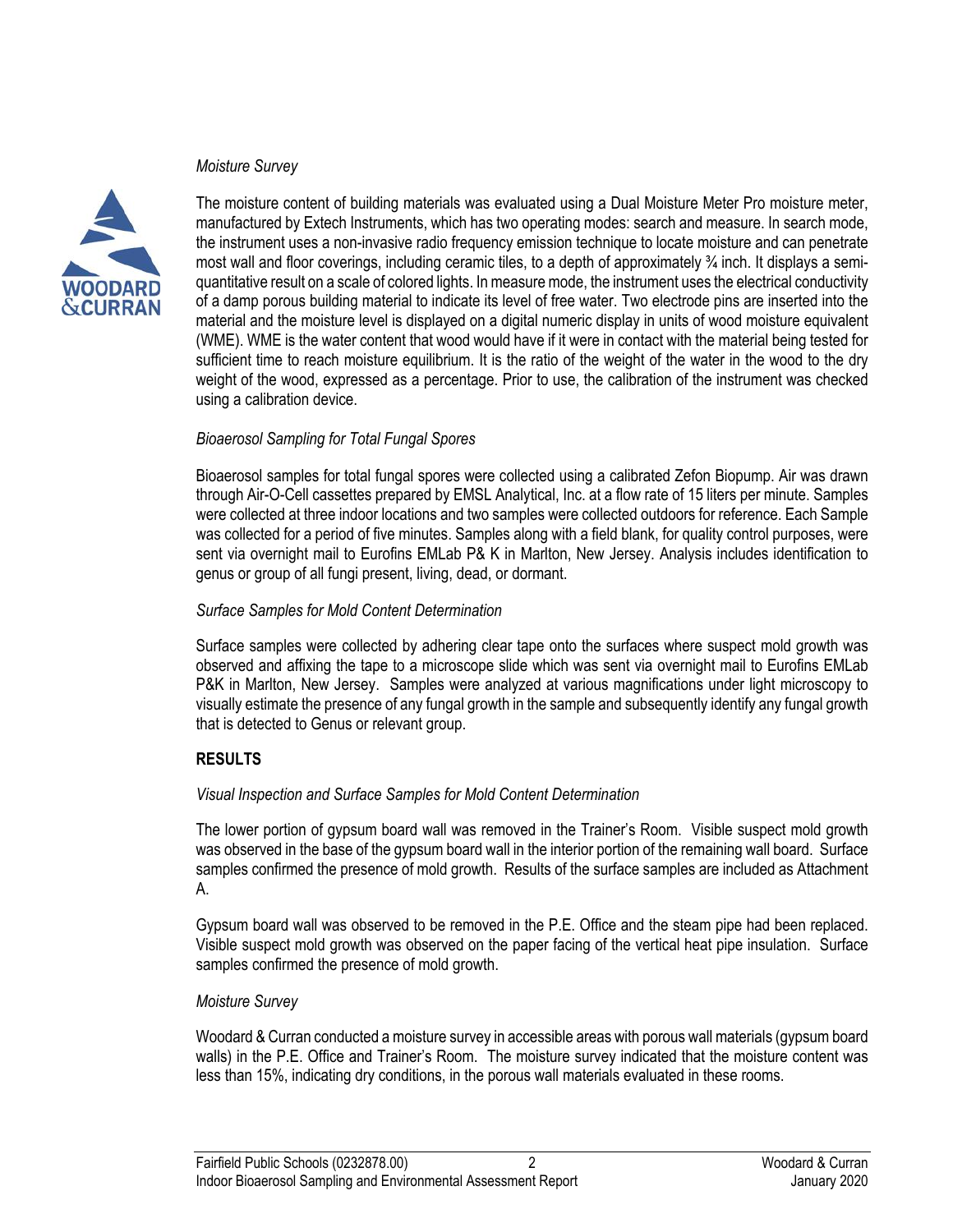### *Bioaerosol Samples for Total Fungal Spores*



There are no published or regulatory standards to compare bioaerosol sample results in order to assess potential health risks. As such, a reference or background level, typically outdoor ambient air, is used to compare the results.

A total of six (6) indoor bioaerosol samples were collected in the Trainer's Room, Auto Shop and P.E. Office and two (2) outdoor samples were collected for reference. The total spores detected in the three indoor locations were less than concurrent outdoor samples. The average of the outdoor sample results (average of all detected concentrations) was 155 spores/ $m<sup>3</sup>$  (spores per cubic meter of air), whereas the average of the indoor sample results was 73 spores/m<sup>3</sup>. The range of detected concentrations in the outdoor samples was 150 to 160 spores/m<sup>3</sup>, whereas the range of detected concentrations in the indoor samples was 40 to 130 spores/m<sup>3</sup>.

In addition, the individual spore types were similar between the indoor and outdoor samples. The detected concentrations of airborne fungal spores would not be expected to cause a health issue in healthy individuals.

A table of the bioaerosol sampling results is included as Attachment B and the analytical laboratory report is included as Attachment C.

### **RECOMMENDATIONS**

Based on industry guidelines and best management practices, it is recommended that the following steps be taken:

- Remove interior portion of the gypsum board wall in the Trainer's Room to a height of one foot above the floor level in the locations where wall board has already been removed.
- Remove the pipe insulation, from the vertical heat pipe in the P.E. Office. Remove one additional foot of vertical pipe insulation in this office.
- Continue to monitor school areas for water damage and excess moisture in building materials. Note that the School's Asbestos Hazard Emergency Response Act (AHERA) records should be reviewed prior to disturbing any building materials.
- If there is any large water intrusion or interior water release effecting porous building materials, an experienced environmental assessment firm should be consulted.

Woodard & Curran appreciates the opportunity to assist you on this project. If you have any questions or require further information, please feel free to email me at [whenderson@woodardcurran.com](mailto:whenderson@woodardcurran.com) or call me at (781) 251-0489.

Sincerely,

WOODARD & CURRAN INC.

William Henderson, CIH, CSP **Ray Cowan, CIH** Project Scientist **Senior Project Manager** Senior Project Manager

Attachment A: Eurofins EMLab P&K Surface Sample Results Attachment B: Table of Laboratory Results Attachment C: Eurofins EMLab P&K Bioaerosol Sample Results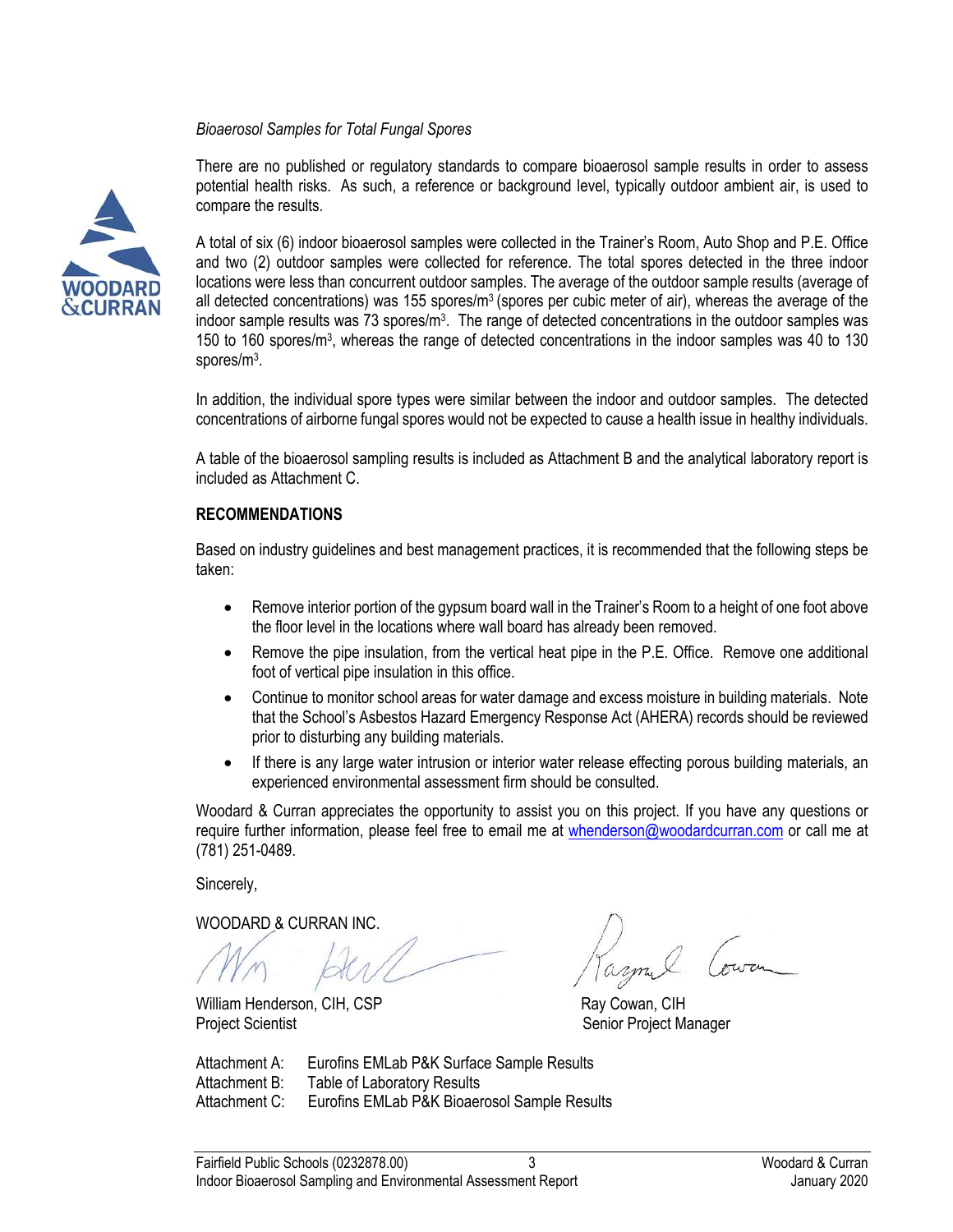

**ATTACHMENT A: EUROFINS EMLAB P&K ANALYTICAL LABORATORY RESULTS, SURFACE SAMPLES**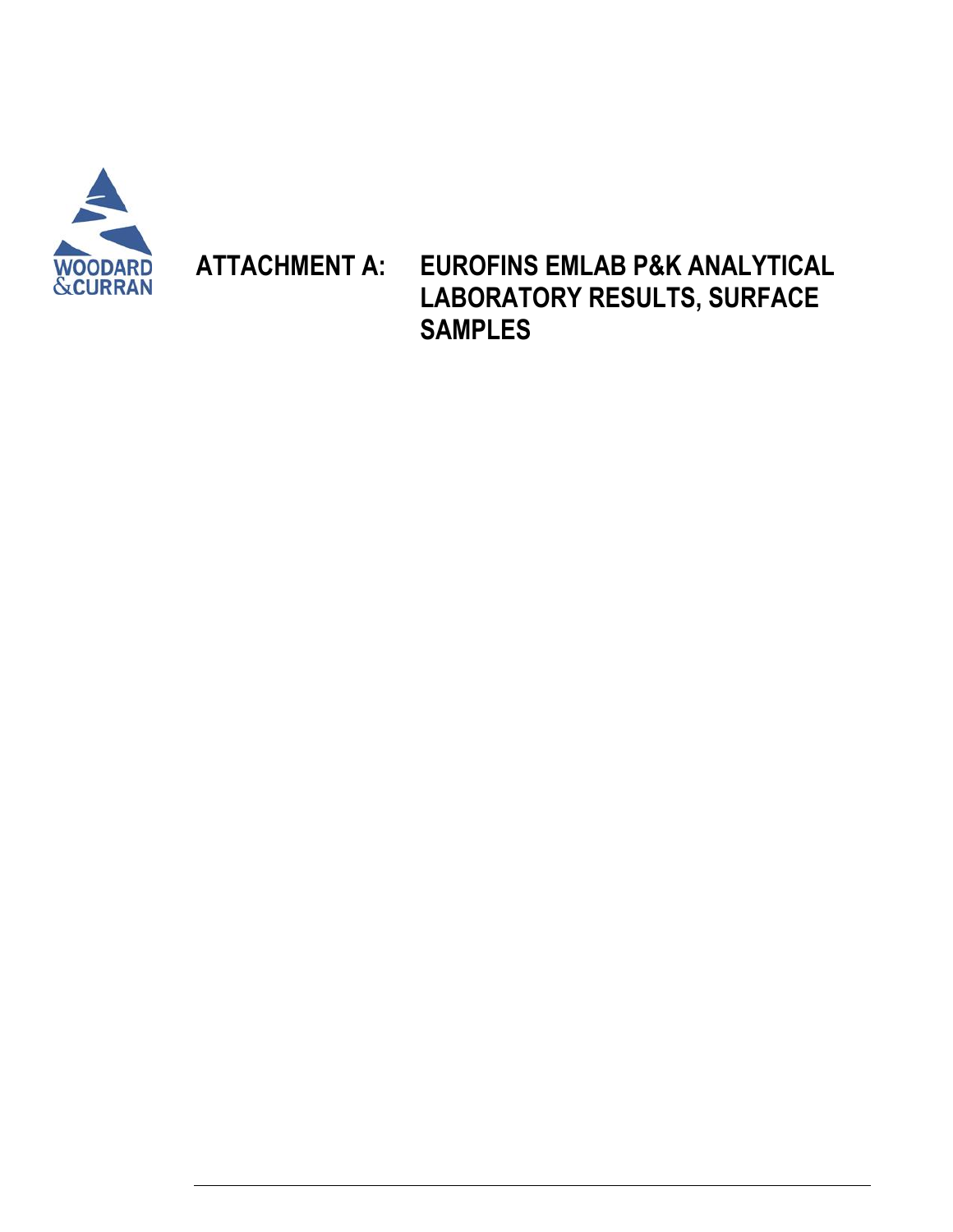

Report for:

**Will Henderson Woodard & Curran** 980 Washington Street Suite 325 Dedham, MA 02026

Regarding: Project: Fairfield - Ludlowe H.S.; Indoor Air Quality EML ID: 2317458

Approved by:

Technical Manager Ariunaa Jalsrai

Dates of Analysis: Direct microscopic exam (Qualitative): 12-17-2019

Service SOPs: Direct microscopic exam (Qualitative) (EM-MY-S-1039) AIHA-LAP, LLC accredited service, Lab ID #103005

All samples were received in acceptable condition unless noted in the Report Comments portion in the body of the report. Due to the nature of the analyses performed, field blank correction of results is not applied. The results relate only to the samples as received.

Eurofins EMLab P&K ("the Company") shall have no liability to the client or the client's customer with respect to decisions or recommendations made, actions taken or courses of conduct implemented by either the client or the client's customer as a result of or based upon the Test Results. In no event shall the Company be liable to the client with respect to the Test Results except for the Company's own willful misconduct or gross negligence nor shall the Company be liable for incidental or consequential damages or lost profits or revenues to the fullest extent such liability may be disclaimed by law, even if the Company has been advised of the possibility of such damages, lost profits or lost revenues. In no event shall the Company's liability with respect to the Test Results exceed the amount paid to the Company by the client therefor.

Eurofins EMLab P&K's LabServe® reporting system includes automated fail-safes to ensure that all AIHA-LAP, LLC quality requirements are met and notifications are added to reports when any quality steps remain pending.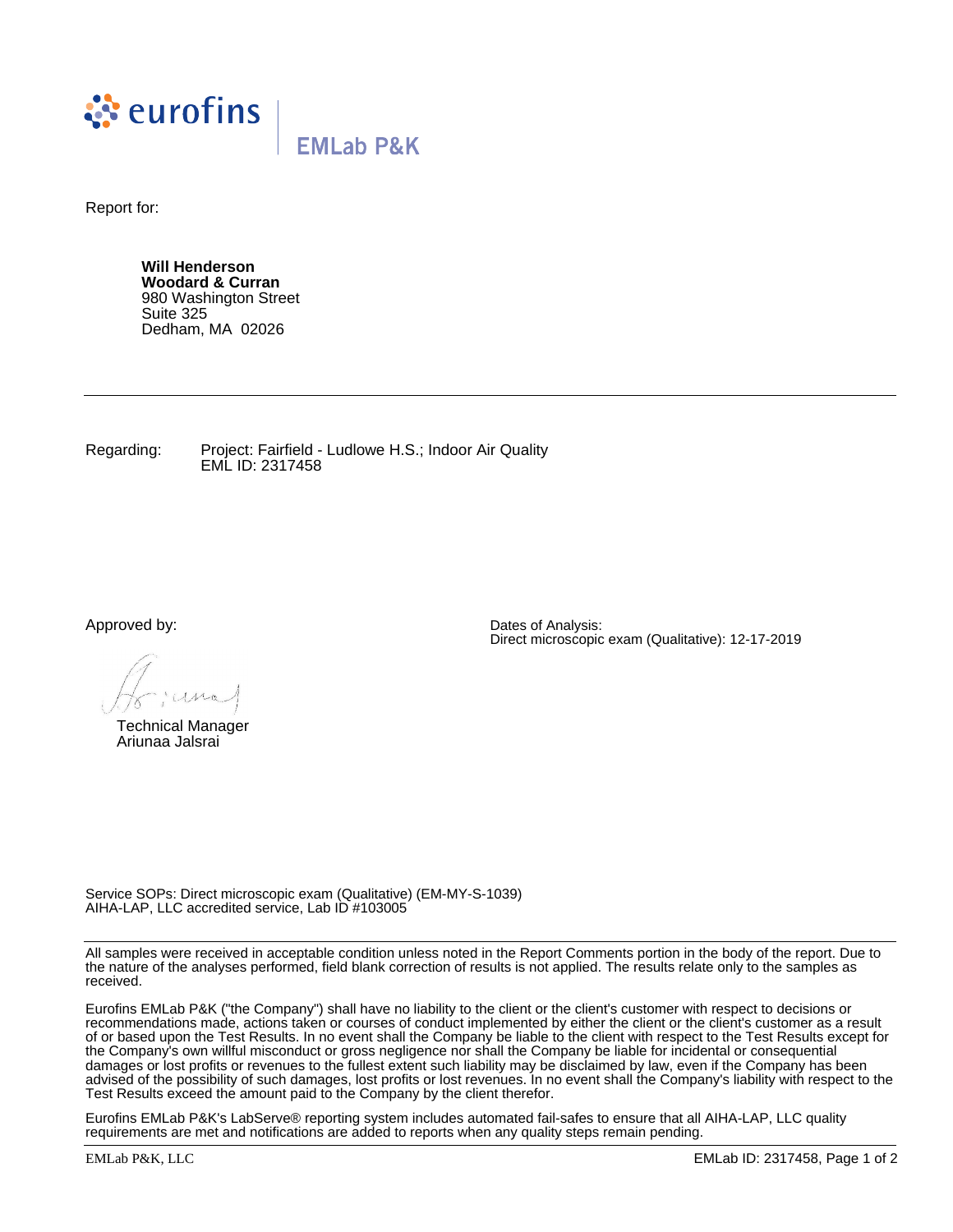Client: Woodard & Curran C/O: Will Henderson Re: Fairfield - Ludlowe H.S.; Indoor Air Quality

3000 Lincoln Drive East, Suite A, Marlton, NJ 08053 (866) 871-1984 Fax (856) 334-1040 www.emlab.com

Date of Sampling: 12-12-2019 Date of Receipt: 12-16-2019 Date of Report: 12-18-2019

## **DIRECT MICROSCOPIC EXAMINATION REPORT**

| Background<br>Debris and/or<br>Description | Miscellaneous<br>Spores Present*                                                     | <b>MOLD GROWTH: Molds seen</b><br>with underlying mycelial and/or<br>sporulating structures† | Other<br>Comments††                                               | General<br>Impression |  |  |  |  |
|--------------------------------------------|--------------------------------------------------------------------------------------|----------------------------------------------------------------------------------------------|-------------------------------------------------------------------|-----------------------|--|--|--|--|
|                                            |                                                                                      | Lab ID-Version: 11028561-1, Analysis Date: 12/17/2019: Tape sample T-01: Trainers Room       |                                                                   |                       |  |  |  |  |
| Light                                      | None                                                                                 | 4+ Chaetomium species (ascospores,<br>ascomata, hyphae)                                      | None                                                              | Mold growth           |  |  |  |  |
|                                            | Lab ID-Version: 11028562-1, Analysis Date: 12/17/2019: Tape sample T-02: P.E. Office |                                                                                              |                                                                   |                       |  |  |  |  |
| Light                                      | None                                                                                 | 3+ Cladosporium species (spores,<br>hyphae, conidiophores)                                   | A few <i>Penicillium</i><br>Aspergillus group<br>spores detected. | Mold growth           |  |  |  |  |

\* Indicative of normal conditions, i.e. seen on surfaces everywhere. Includes basidiospores (mushroom spores), myxomycetes, plant pathogens such as ascospores, rusts and smuts, and a mix of saprophytic genera with no particular spore type predominating. Distribution of spore types seen mirrors that usually seen outdoors.

† Quantities of molds seen growing are listed in the MOLD GROWTH column and are graded <1+ to 4+, with 4+ denoting the highest numbers.

†† Some comments may refer to the following: Most surfaces collect a mix of spores which are normally present in the outdoor environment. At times it is possible to note a skewing of the distribution of spore types, and also to note "marker" genera which may indicate indoor mold growth. Marker genera are those spore types which are present normally in very small numbers, but which multiply indoors when conditions are favorable for growth.

‡ A "Version" indicated by -"x" after the Lab ID# with a value greater than 1 indicates a sample with amended data. The revision number is reflected by the value of "x".

The limit of detection is  $< 1+$  when mold growth is detected.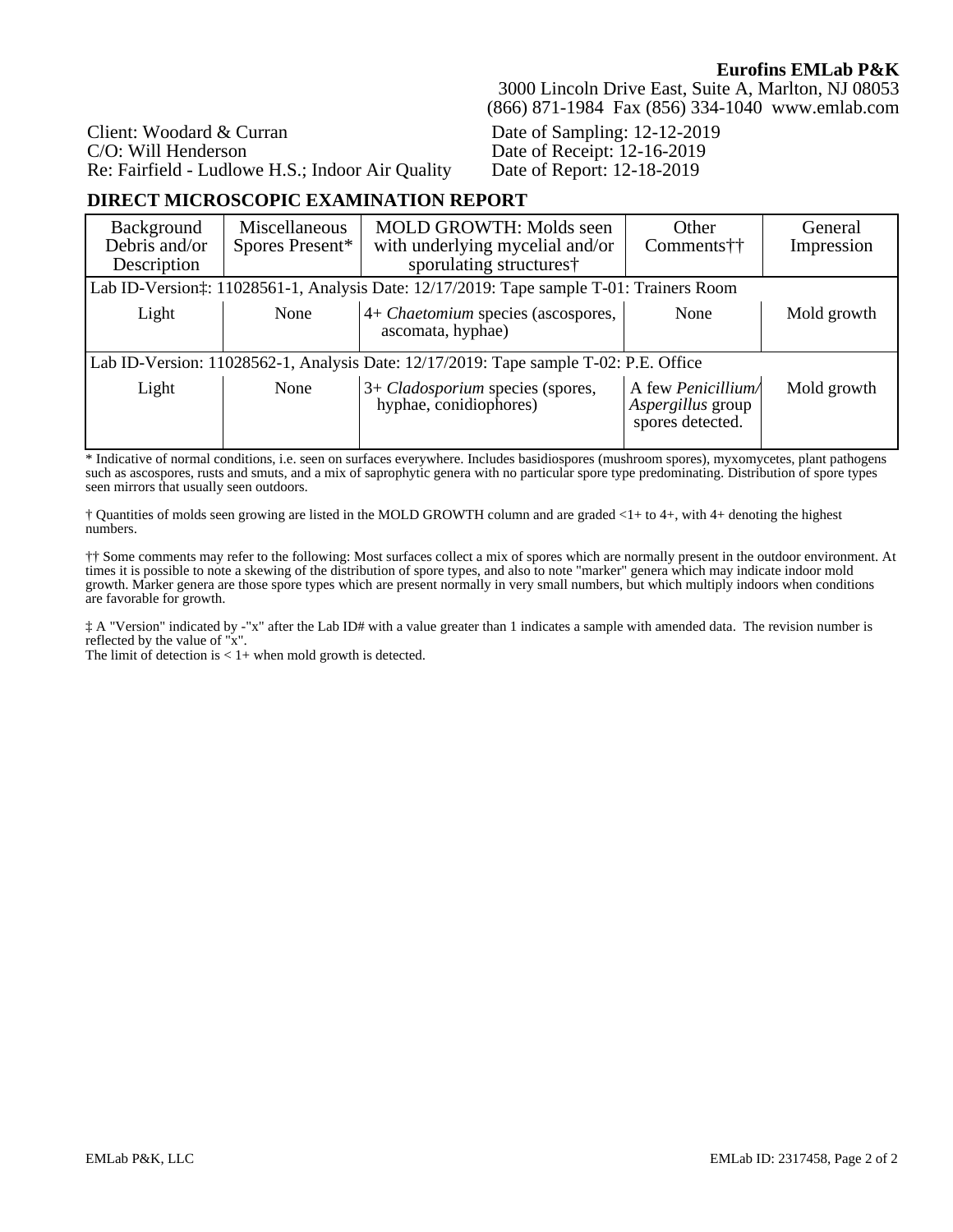

# **ATTACHMENT B: TABLE OF BIOAREOSOL SAMPLING RESULTS**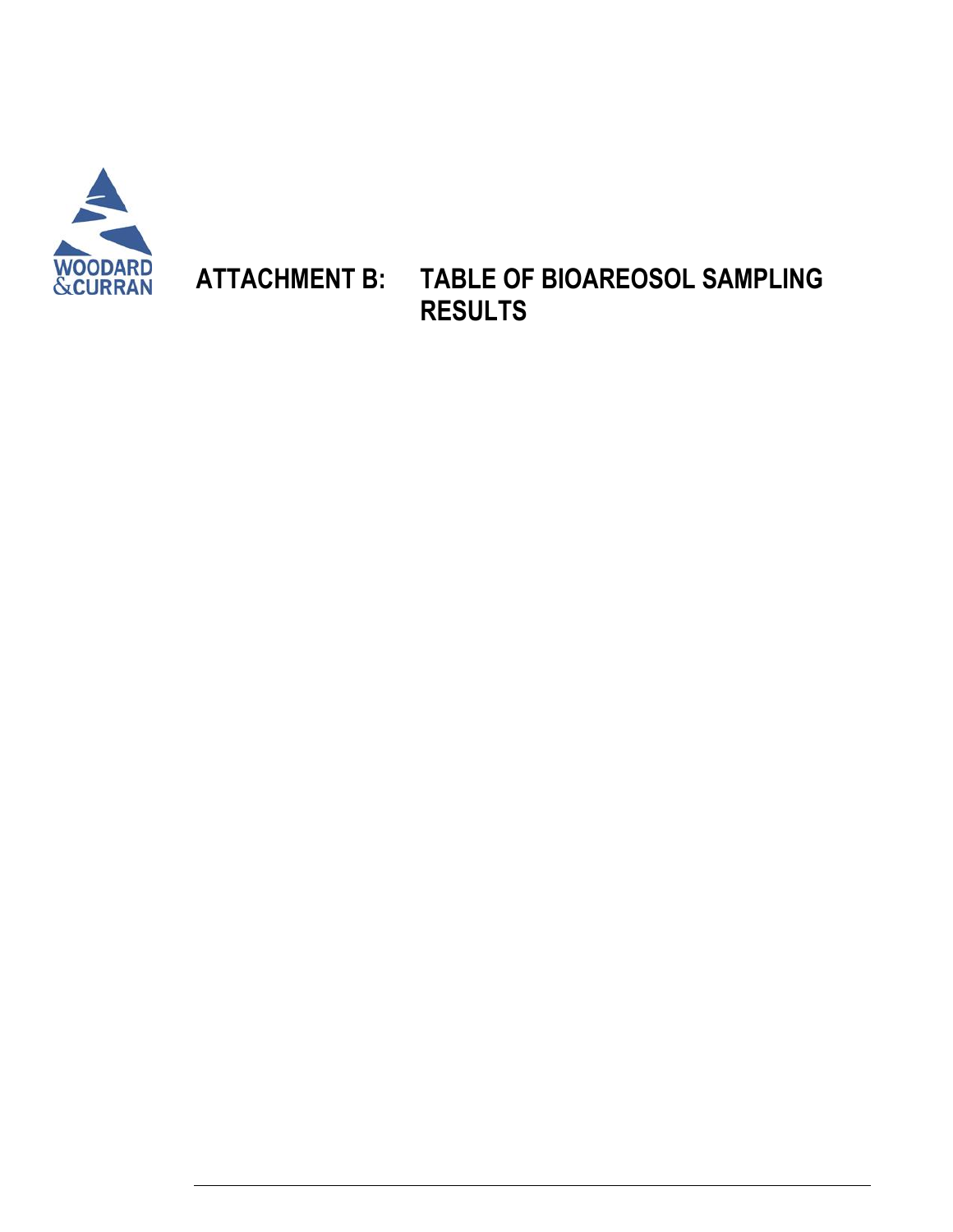

# **Summary of Bioaerosol Sampling Results for Total Fungal Spores**

Fairfield Ludlowe High School 785 Unquowa Road, Fairfield, Connecticut December 12, 2019

| Total Spores/m <sup>3</sup>      |                      |                       |                  |              |  |  |  |  |
|----------------------------------|----------------------|-----------------------|------------------|--------------|--|--|--|--|
| <b>Spore Type</b>                | <b>Outdoor Range</b> | <b>Trainer's Room</b> | <b>Auto Shop</b> | P.E. Office  |  |  |  |  |
| Alternaria                       | $< 13$ to 13         | < 13                  | $<$ 13 to 27     | < 13         |  |  |  |  |
| <b>Basidiospores</b>             | 53 to 110            | < 13                  | $< 13$ to 110    | $< 13$ to 53 |  |  |  |  |
| Chaetomium                       | < 13                 | < 13                  | < 13             | 13 to 67     |  |  |  |  |
| Cladosporium                     | $< 13$ to 110        | < 13                  | $< 13$ to 53     | $<$ 13       |  |  |  |  |
| Epicoccum                        | $< 13$ to 13         | < 13                  | < 13             | $<$ 13       |  |  |  |  |
| Penicillium/Aspergillus          | < 13                 | $< 13$ to 53          | < 13             | $<$ 13       |  |  |  |  |
| Pithomyces                       | < 13                 | < 13                  | < 13             | $<$ 13 to 13 |  |  |  |  |
| Rusts                            | < 13                 | $< 13$ to 13          | < 13             | $<$ 13       |  |  |  |  |
| Smuts, Periconia,<br>Myxomycetes | $< 13$ to 13         | 13 to 27              | < 13             | < 13         |  |  |  |  |
| <b>Background Debris</b>         | $1+$                 | $1 +$ to $2 +$        | $1+$             | $2+$         |  |  |  |  |
| Total Spores/m <sup>3</sup>      | 150 to 160           | 40 to 67              | 53 to 130        | 67 to 80     |  |  |  |  |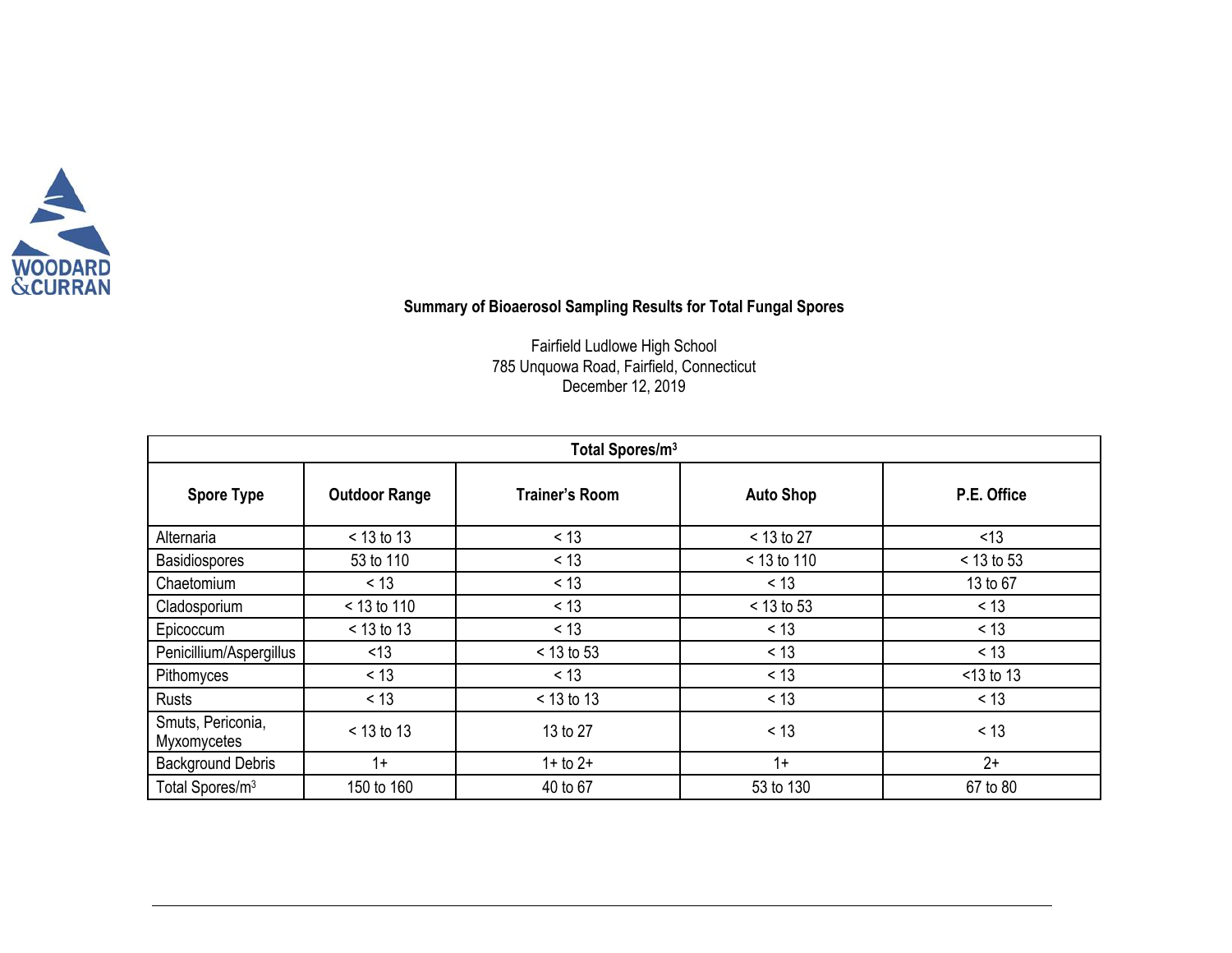

# **ATTACHMENT C: EUROFINS EMLAB P&K ANALYTICAL LABORATORY RESULTS, BIOAEROSOL SAMPLES**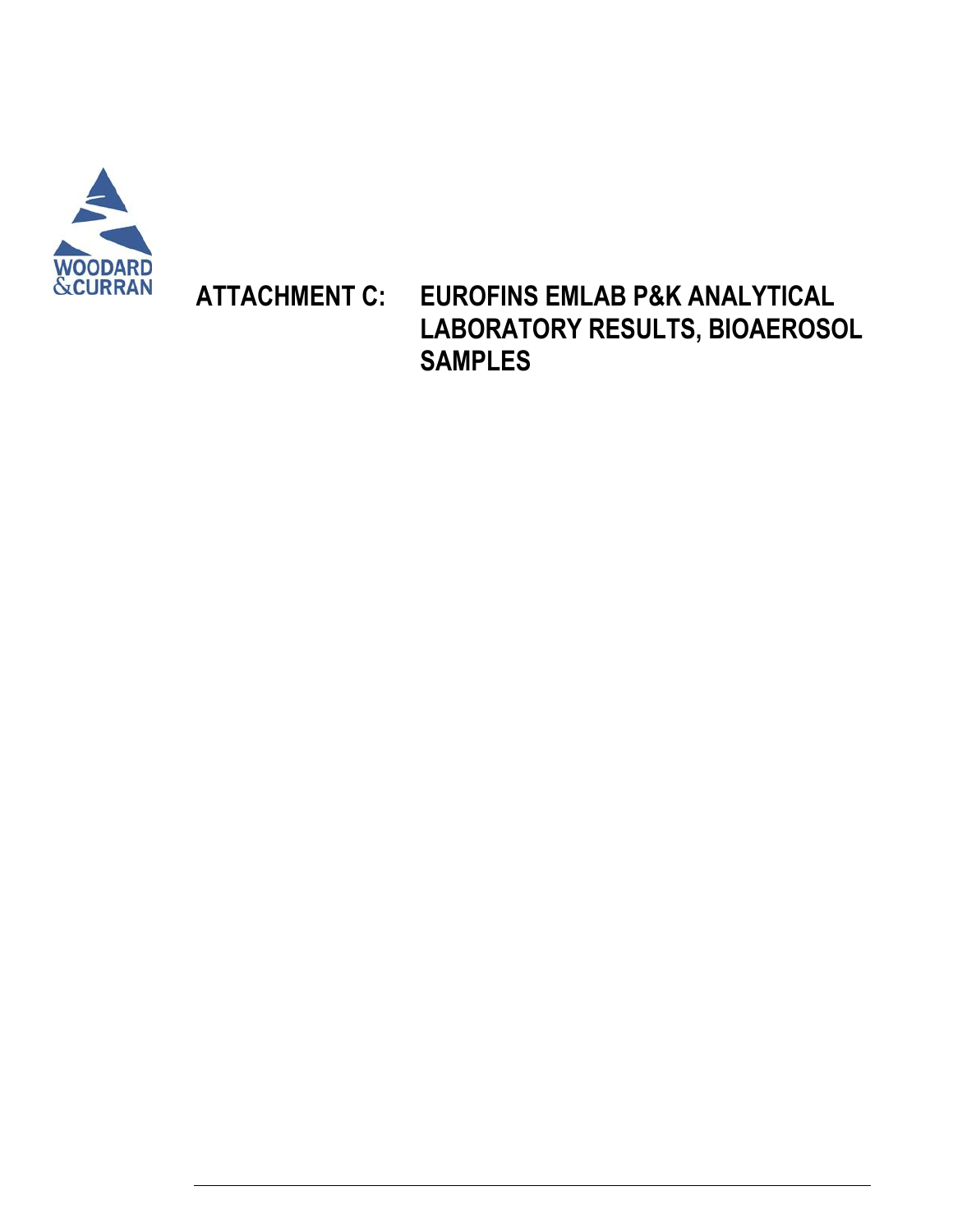

Report for:

**Will Henderson Woodard & Curran** 980 Washington Street Suite 325 Dedham, MA 02026

Regarding: Project: Fairfield - Ludlowe H.S.; Indoor Air Quality EML ID: 2317458

Approved by:

Technical Manager Ariunaa Jalsrai

Dates of Analysis: Spore trap analysis: 12-17-2019

Service SOPs: Spore trap analysis (EM-MY-S-1038) AIHA-LAP, LLC accredited service, Lab ID #103005

All samples were received in acceptable condition unless noted in the Report Comments portion in the body of the report. Due to the nature of the analyses performed, field blank correction of results is not applied. The results relate only to the samples as received. Sample air volume is supplied by the client.

Eurofins EMLab P&K ("the Company") shall have no liability to the client or the client's customer with respect to decisions or recommendations made, actions taken or courses of conduct implemented by either the client or the client's customer as a result of or based upon the Test Results. In no event shall the Company be liable to the client with respect to the Test Results except for the Company's own willful misconduct or gross negligence nor shall the Company be liable for incidental or consequential damages or lost profits or revenues to the fullest extent such liability may be disclaimed by law, even if the Company has been advised of the possibility of such damages, lost profits or lost revenues. In no event shall the Company's liability with respect to the Test Results exceed the amount paid to the Company by the client therefor.

Eurofins EMLab P&K's LabServe® reporting system includes automated fail-safes to ensure that all AIHA-LAP, LLC quality requirements are met and notifications are added to reports when any quality steps remain pending.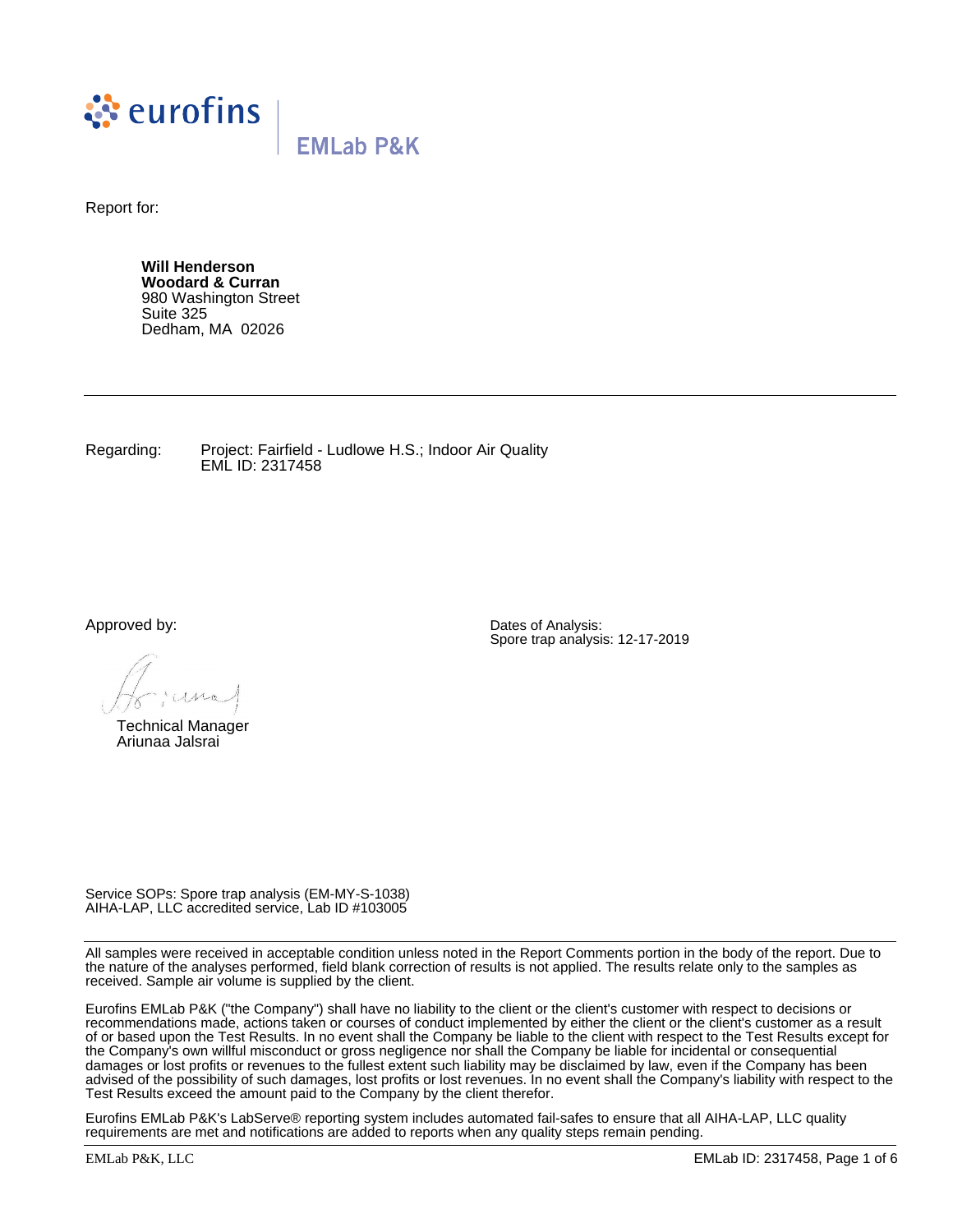Client: Woodard & Curran C/O: Will Henderson Re: Fairfield - Ludlowe H.S.; Indoor Air Quality

3000 Lincoln Drive East, Suite A, Marlton, NJ 08053 (866) 871-1984 Fax (856) 334-1040 www.emlab.com

Date of Sampling: 12-12-2019 Date of Receipt: 12-16-2019 Date of Report: 12-18-2019

### **SPORE TRAP REPORT: NON-VIABLE METHODOLOGY**

| Location:                      | $O-01$ :<br>Outdoors |            | $O-02$ :<br>Outdoors |                                |    |     |
|--------------------------------|----------------------|------------|----------------------|--------------------------------|----|-----|
| Comments (see below)           | None                 |            |                      | None                           |    |     |
| Lab ID-Version:                | 11028563-1           |            |                      | 11028564-1                     |    |     |
| Analysis Date:                 |                      | 12/17/2019 |                      | 12/17/2019                     |    |     |
|                                | raw ct.              | % read     | spores/m3            | % read<br>spores/m3<br>raw ct. |    |     |
| Alternaria                     |                      | 100        | 13                   |                                |    |     |
| <b>Ascospores</b>              |                      |            |                      |                                |    |     |
| <b>Basidiospores</b>           | $\overline{2}$       | 25         | 110                  |                                | 25 | 53  |
| Chaetomium                     |                      |            |                      |                                |    |     |
| Cladosporium                   |                      |            |                      | $\overline{2}$                 | 25 | 110 |
| Curvularia                     |                      |            |                      |                                |    |     |
| Epicoccum                      |                      | 100        | 13                   |                                |    |     |
| Fusarium                       |                      |            |                      |                                |    |     |
| Myrothecium                    |                      |            |                      |                                |    |     |
| Nigrospora                     |                      |            |                      |                                |    |     |
| Other colorless                |                      |            |                      |                                |    |     |
| Penicillium/Aspergillus types† |                      |            |                      |                                |    |     |
| Pithomyces                     |                      |            |                      |                                |    |     |
| <b>Rusts</b>                   |                      |            |                      |                                |    |     |
| Smuts, Periconia, Myxomycetes  |                      | 100        | 13                   |                                |    |     |
| Stachybotrys                   |                      |            |                      |                                |    |     |
| Stemphylium                    |                      |            |                      |                                |    |     |
| Torula                         |                      |            |                      |                                |    |     |
| Ulocladium                     |                      |            |                      |                                |    |     |
| Zygomycetes                    |                      |            |                      |                                |    |     |
| Background debris $(1-4+)$ ††  | $1+$                 |            |                      | $1+$                           |    |     |
| Hyphal fragments/m3            | $\leq 13$            |            |                      | < 13                           |    |     |
| Pollen/m3                      | < 13                 |            |                      | < 13                           |    |     |
| Skin cells $(1-4+)$            | $< 1+$               |            |                      | $< 1+$                         |    |     |
| Sample volume (liters)         | 75                   |            |                      | 75                             |    |     |
| § TOTAL SPORES/m3              |                      |            | 150                  |                                |    | 160 |

#### **Comments:**

Spore types listed without a count or data entry were not detected during the course of the analysis for the respective sample, indicating a raw count of  $\leq 1$  spore.

† The spores of *Aspergillus* and *Penicillium* (and others such as *Acremonium, Paecilomyces*) are small and round with very few distinguishing characteristics. They cannot be differentiated by non-viable sampling methods. Also, some species with very small spores are easily missed, and may be undercounted.

††Background debris indicates the amount of non-biological particulate matter present on the trace (dust in the air) and the resulting visibility for the analyst. It is rated from 1+ (low) to 4+ (high). Counts from areas with 4+ background debris should be regarded as minimal counts and may be higher than reported. It is important to account for samples volumes when evaluating dust levels.

The analytical sensitivity is the spores/m^3 divided by the raw count, expressed in spores/m^3. The limit of detection is the analytical sensitivity (in spores/ $m^2$ ) multiplied by the sample volume (in liters) divided by 1000 liters.

For more information regarding analytical sensitivity, please contact QA by calling the laboratory.

‡ A "Version" indicated by -"x" after the Lab ID# with a value greater than 1 indicates a sample with amended data. The revision number is reflected by the value of "x".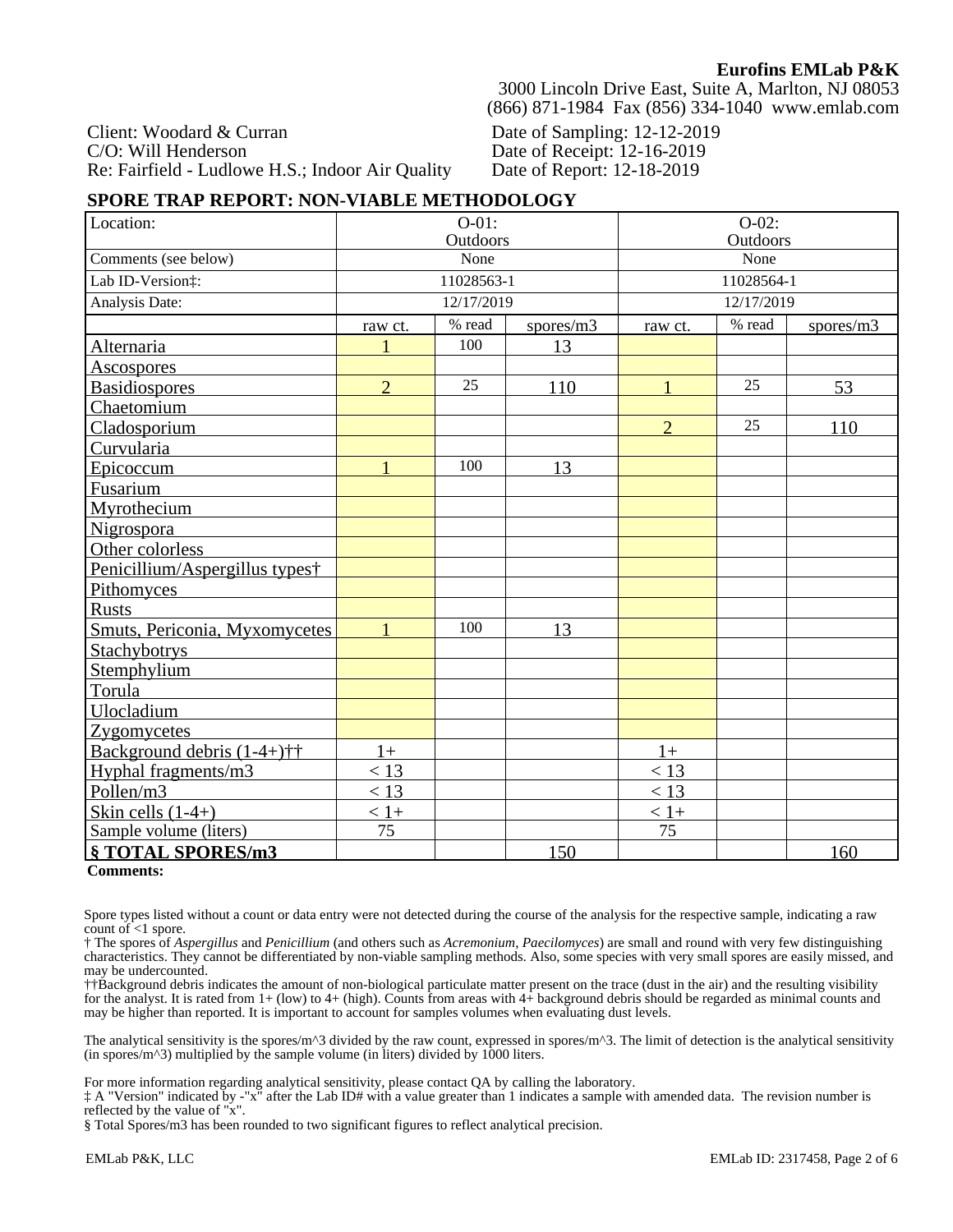Client: Woodard & Curran C/O: Will Henderson Re: Fairfield - Ludlowe H.S.; Indoor Air Quality

3000 Lincoln Drive East, Suite A, Marlton, NJ 08053 (866) 871-1984 Fax (856) 334-1040 www.emlab.com

Date of Sampling: 12-12-2019 Date of Receipt: 12-16-2019 Date of Report: 12-18-2019

## **SPORE TRAP REPORT: NON-VIABLE METHODOLOGY**

| Location:                      | $I-01$ :<br><b>Trainers Room</b> |            | $I-02$ :<br><b>Auto Shop</b> |            |        |           |
|--------------------------------|----------------------------------|------------|------------------------------|------------|--------|-----------|
| Comments (see below)           | None                             |            |                              | None       |        |           |
| Lab ID-Version:                | 11028565-1                       |            |                              | 11028566-1 |        |           |
|                                |                                  | 12/17/2019 |                              |            |        |           |
| Analysis Date:                 |                                  |            |                              | 12/17/2019 |        |           |
|                                | raw ct.                          | % read     | spores/m3                    | raw ct.    | % read | spores/m3 |
| Alternaria                     |                                  |            |                              |            |        |           |
| <b>Ascospores</b>              |                                  |            |                              |            |        |           |
| <b>Basidiospores</b>           |                                  |            |                              |            |        |           |
| Chaetomium                     |                                  |            |                              |            |        |           |
| Cladosporium                   |                                  |            |                              |            | 25     | 53        |
| Curvularia                     |                                  |            |                              |            |        |           |
| Epicoccum                      |                                  |            |                              |            |        |           |
| Fusarium                       |                                  |            |                              |            |        |           |
| Myrothecium                    |                                  |            |                              |            |        |           |
| Nigrospora                     |                                  |            |                              |            |        |           |
| Other colorless                |                                  |            |                              |            |        |           |
| Penicillium/Aspergillus types† |                                  |            |                              |            |        |           |
| Pithomyces                     |                                  |            |                              |            |        |           |
| <b>Rusts</b>                   |                                  | 100        | 13                           |            |        |           |
| Smuts, Periconia, Myxomycetes  | $\mathcal{D}_{\mathcal{L}}$      | 100        | 27                           |            |        |           |
| Stachybotrys                   |                                  |            |                              |            |        |           |
| Stemphylium                    |                                  |            |                              |            |        |           |
| Torula                         |                                  |            |                              |            |        |           |
| Ulocladium                     |                                  |            |                              |            |        |           |
| <b>Zygomycetes</b>             |                                  |            |                              |            |        |           |
| Background debris $(1-4+)$ ††  | $2+$                             |            |                              | $1+$       |        |           |
| Hyphal fragments/m3            | 13                               |            |                              | < 13       |        |           |
| Pollen/m3                      | 13                               |            |                              | $<$ 13     |        |           |
| Skin cells $(1-4+)$            | $2^{+}$                          |            |                              | $1+$       |        |           |
| Sample volume (liters)         | 75                               |            |                              | 75         |        |           |
| § TOTAL SPORES/m3              |                                  |            | 40                           |            | 53     |           |

### **Comments:**

Spore types listed without a count or data entry were not detected during the course of the analysis for the respective sample, indicating a raw count of  $\leq 1$  spore.

† The spores of *Aspergillus* and *Penicillium* (and others such as *Acremonium, Paecilomyces*) are small and round with very few distinguishing characteristics. They cannot be differentiated by non-viable sampling methods. Also, some species with very small spores are easily missed, and may be undercounted.

††Background debris indicates the amount of non-biological particulate matter present on the trace (dust in the air) and the resulting visibility for the analyst. It is rated from 1+ (low) to 4+ (high). Counts from areas with 4+ background debris should be regarded as minimal counts and may be higher than reported. It is important to account for samples volumes when evaluating dust levels.

The analytical sensitivity is the spores/m^3 divided by the raw count, expressed in spores/m^3. The limit of detection is the analytical sensitivity (in spores/ $m^2$ ) multiplied by the sample volume (in liters) divided by 1000 liters.

For more information regarding analytical sensitivity, please contact QA by calling the laboratory.

‡ A "Version" indicated by -"x" after the Lab ID# with a value greater than 1 indicates a sample with amended data. The revision number is reflected by the value of "x".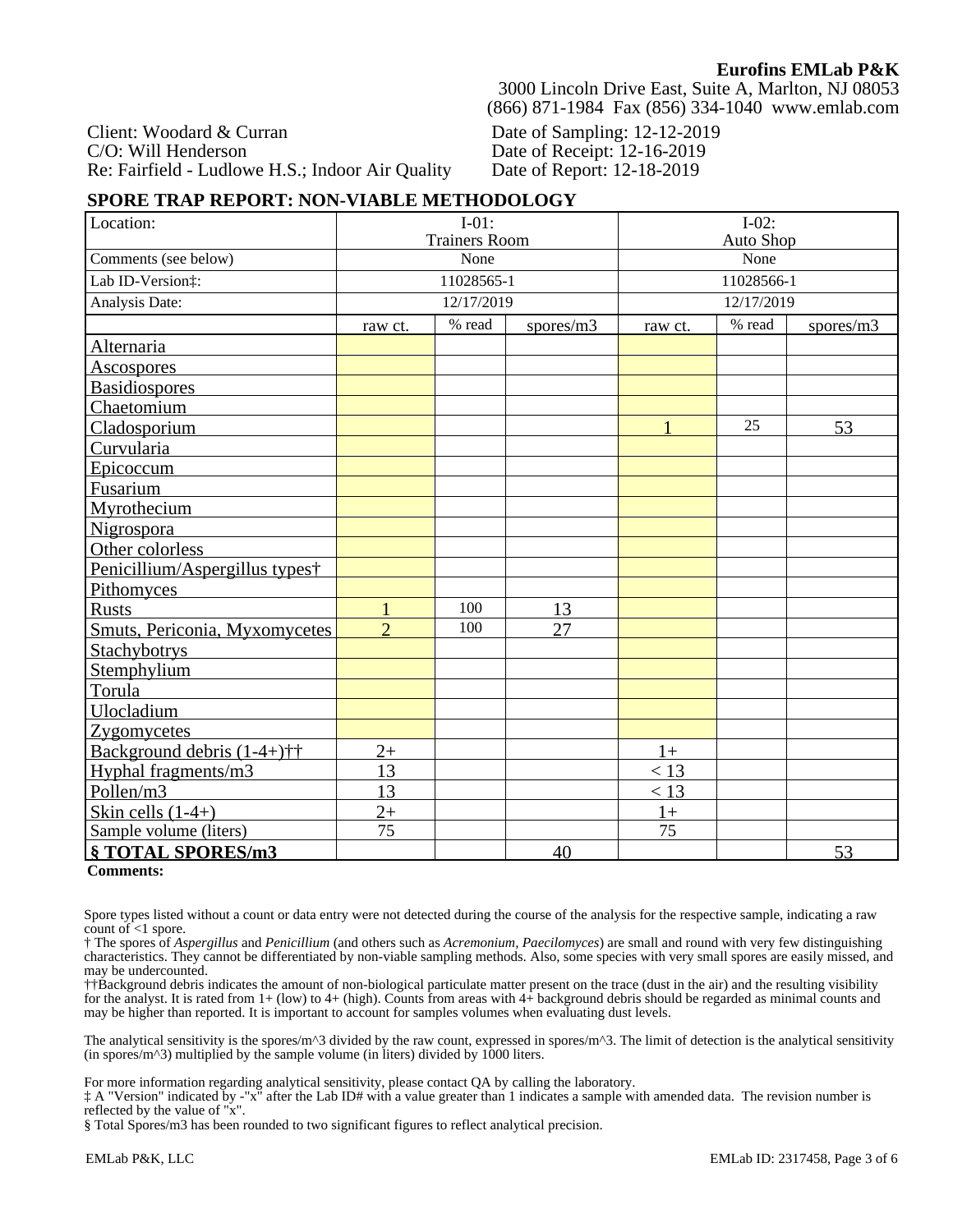Client: Woodard & Curran C/O: Will Henderson Re: Fairfield - Ludlowe H.S.; Indoor Air Quality

3000 Lincoln Drive East, Suite A, Marlton, NJ 08053 (866) 871-1984 Fax (856) 334-1040 www.emlab.com

Date of Sampling: 12-12-2019 Date of Receipt: 12-16-2019 Date of Report: 12-18-2019

### **SPORE TRAP REPORT: NON-VIABLE METHODOLOGY**

| Location:                      | $I-03:$<br>P.E. office |            | $I-04:$<br><b>Trainers Room</b> |            |     |           |
|--------------------------------|------------------------|------------|---------------------------------|------------|-----|-----------|
| Comments (see below)           | None                   |            |                                 | None       |     |           |
| Lab ID-Version:                | 11028567-1             |            |                                 | 11028568-1 |     |           |
| Analysis Date:                 |                        | 12/17/2019 |                                 | 12/17/2019 |     |           |
|                                |                        | % read     |                                 | % read     |     |           |
|                                | raw ct.                |            | spores/m3                       | raw ct.    |     | spores/m3 |
| Alternaria                     |                        |            |                                 |            |     |           |
| <b>Ascospores</b>              |                        |            |                                 |            |     |           |
| <b>Basidiospores</b>           |                        | 100        |                                 |            |     |           |
| Chaetomium                     | $\overline{5}$         |            | 67                              |            |     |           |
| Cladosporium                   |                        |            |                                 |            |     |           |
| Curvularia                     |                        |            |                                 |            |     |           |
| Epicoccum                      |                        |            |                                 |            |     |           |
| Fusarium                       |                        |            |                                 |            |     |           |
| Myrothecium                    |                        |            |                                 |            |     |           |
| Nigrospora                     |                        |            |                                 |            |     |           |
| Other colorless                |                        |            |                                 |            |     |           |
| Penicillium/Aspergillus types† |                        |            |                                 |            | 25  | 53        |
| Pithomyces                     | $\mathbf{1}$           | 100        | 13                              |            |     |           |
| <b>Rusts</b>                   |                        |            |                                 |            |     |           |
| Smuts, Periconia, Myxomycetes  |                        |            |                                 |            | 100 | 13        |
| Stachybotrys                   |                        |            |                                 |            |     |           |
| Stemphylium                    |                        |            |                                 |            |     |           |
| Torula                         |                        |            |                                 |            |     |           |
| Ulocladium                     |                        |            |                                 |            |     |           |
| <b>Zygomycetes</b>             |                        |            |                                 |            |     |           |
| Background debris $(1-4+)$ ††  | $2+$                   |            |                                 | $1+$       |     |           |
| Hyphal fragments/m3            | < 13                   |            |                                 | < 13       |     |           |
| Pollen/m3                      | < 13                   |            |                                 | < 13       |     |           |
| Skin cells $(1-4+)$            | $1+$                   |            |                                 | $1+$       |     |           |
| Sample volume (liters)         | 75                     |            |                                 | 75         |     |           |
| § TOTAL SPORES/m3              |                        |            | 80                              |            |     | 67        |

### **Comments:**

Spore types listed without a count or data entry were not detected during the course of the analysis for the respective sample, indicating a raw count of  $\leq 1$  spore.

† The spores of *Aspergillus* and *Penicillium* (and others such as *Acremonium, Paecilomyces*) are small and round with very few distinguishing characteristics. They cannot be differentiated by non-viable sampling methods. Also, some species with very small spores are easily missed, and may be undercounted.

††Background debris indicates the amount of non-biological particulate matter present on the trace (dust in the air) and the resulting visibility for the analyst. It is rated from 1+ (low) to 4+ (high). Counts from areas with 4+ background debris should be regarded as minimal counts and may be higher than reported. It is important to account for samples volumes when evaluating dust levels.

The analytical sensitivity is the spores/m^3 divided by the raw count, expressed in spores/m^3. The limit of detection is the analytical sensitivity (in spores/ $m^2$ ) multiplied by the sample volume (in liters) divided by 1000 liters.

For more information regarding analytical sensitivity, please contact QA by calling the laboratory.

‡ A "Version" indicated by -"x" after the Lab ID# with a value greater than 1 indicates a sample with amended data. The revision number is reflected by the value of "x".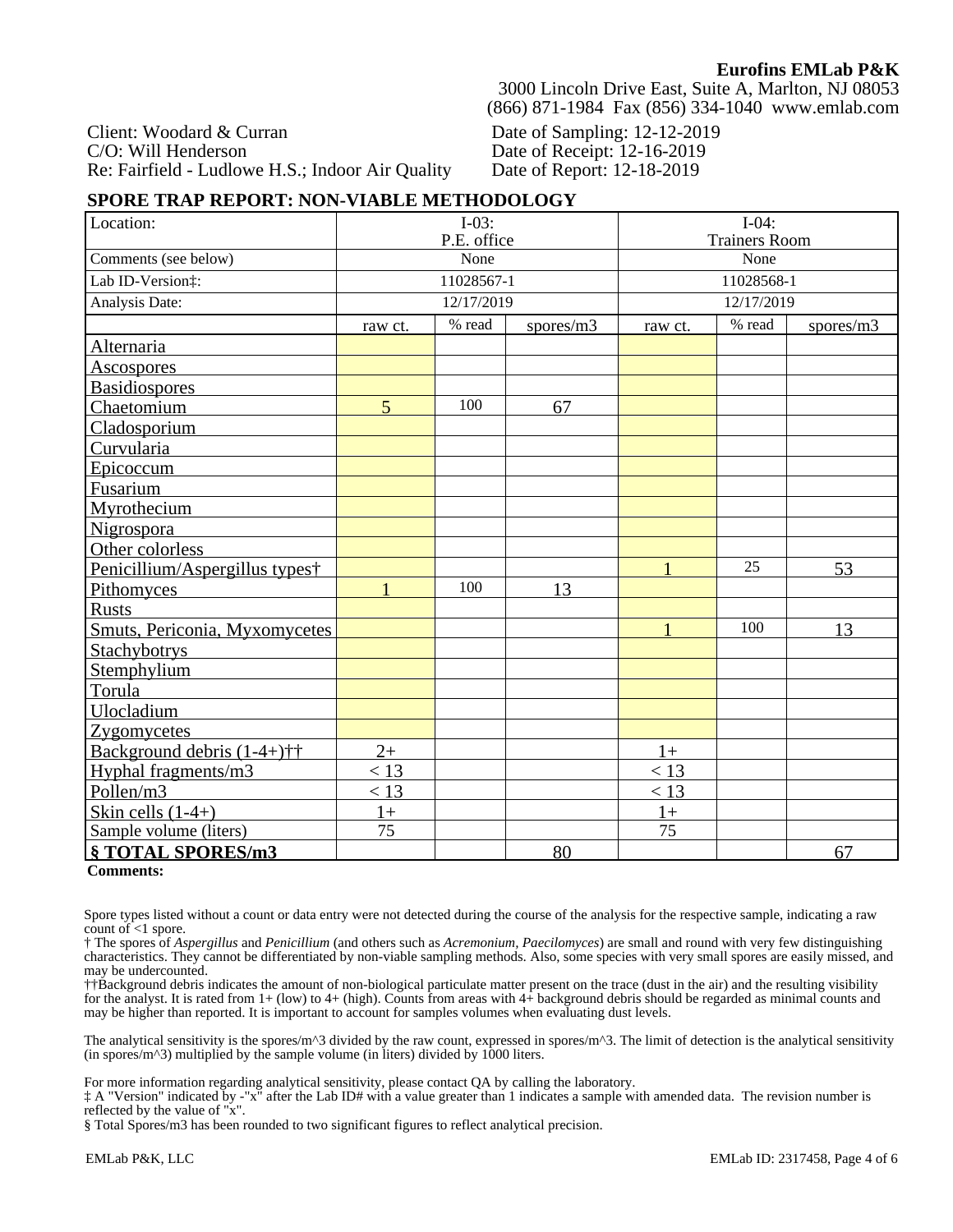Client: Woodard & Curran C/O: Will Henderson Re: Fairfield - Ludlowe H.S.; Indoor Air Quality

3000 Lincoln Drive East, Suite A, Marlton, NJ 08053 (866) 871-1984 Fax (856) 334-1040 www.emlab.com

Date of Sampling: 12-12-2019 Date of Receipt: 12-16-2019 Date of Report: 12-18-2019

### **SPORE TRAP REPORT: NON-VIABLE METHODOLOGY**

| Location:                                                  | $I-05:$<br>P.E. office |            | $I-06:$<br><b>Auto Shop</b> |                |        |           |
|------------------------------------------------------------|------------------------|------------|-----------------------------|----------------|--------|-----------|
| Comments (see below)                                       | None                   |            |                             | None           |        |           |
|                                                            |                        |            |                             |                |        |           |
| Lab ID-Version:                                            | 11028569-1             |            |                             | 11028570-1     |        |           |
| Analysis Date:                                             |                        | 12/17/2019 |                             | 12/17/2019     |        |           |
|                                                            | raw ct.                | % read     | spores/m3                   | raw ct.        | % read | spores/m3 |
| Alternaria                                                 |                        |            |                             | $\overline{2}$ | 100    | 27        |
| <b>Ascospores</b>                                          |                        |            |                             |                |        |           |
| <b>Basidiospores</b>                                       |                        | 25         | 53                          | $\overline{2}$ | 25     | 110       |
| Chaetomium                                                 |                        | 100        | 13                          |                |        |           |
| Cladosporium                                               |                        |            |                             |                |        |           |
| Curvularia                                                 |                        |            |                             |                |        |           |
| Epicoccum                                                  |                        |            |                             |                |        |           |
| Fusarium                                                   |                        |            |                             |                |        |           |
| Myrothecium                                                |                        |            |                             |                |        |           |
| <b>Nigrospora</b>                                          |                        |            |                             |                |        |           |
| Other colorless                                            |                        |            |                             |                |        |           |
| Penicillium/Aspergillus types†                             |                        |            |                             |                |        |           |
| Pithomyces                                                 |                        |            |                             |                |        |           |
| <b>Rusts</b>                                               |                        |            |                             |                |        |           |
| Smuts, Periconia, Myxomycetes                              |                        |            |                             |                |        |           |
| <b>Stachybotrys</b>                                        |                        |            |                             |                |        |           |
| Stemphylium                                                |                        |            |                             |                |        |           |
| Torula                                                     |                        |            |                             |                |        |           |
| Ulocladium                                                 |                        |            |                             |                |        |           |
| <b>Zygomycetes</b>                                         |                        |            |                             |                |        |           |
| Background debris $(1-4+)$ <sup><math>\dagger</math></sup> | $2+$                   |            |                             | $< 1+$         |        |           |
| Hyphal fragments/m3                                        | $\leq 13$              |            |                             | < 13           |        |           |
| Pollen/m3                                                  | 13                     |            |                             | < 13           |        |           |
| Skin cells $(1-4+)$                                        | $1+$                   |            |                             | $< 1+$         |        |           |
| Sample volume (liters)                                     | 75                     |            |                             | 75             |        |           |
| § TOTAL SPORES/m3                                          | 67                     |            |                             |                |        | 130       |

### **Comments:**

Spore types listed without a count or data entry were not detected during the course of the analysis for the respective sample, indicating a raw count of  $\leq 1$  spore.

† The spores of *Aspergillus* and *Penicillium* (and others such as *Acremonium, Paecilomyces*) are small and round with very few distinguishing characteristics. They cannot be differentiated by non-viable sampling methods. Also, some species with very small spores are easily missed, and may be undercounted.

††Background debris indicates the amount of non-biological particulate matter present on the trace (dust in the air) and the resulting visibility for the analyst. It is rated from 1+ (low) to 4+ (high). Counts from areas with 4+ background debris should be regarded as minimal counts and may be higher than reported. It is important to account for samples volumes when evaluating dust levels.

The analytical sensitivity is the spores/m^3 divided by the raw count, expressed in spores/m^3. The limit of detection is the analytical sensitivity (in spores/ $m^2$ ) multiplied by the sample volume (in liters) divided by 1000 liters.

For more information regarding analytical sensitivity, please contact QA by calling the laboratory.

‡ A "Version" indicated by -"x" after the Lab ID# with a value greater than 1 indicates a sample with amended data. The revision number is reflected by the value of "x".